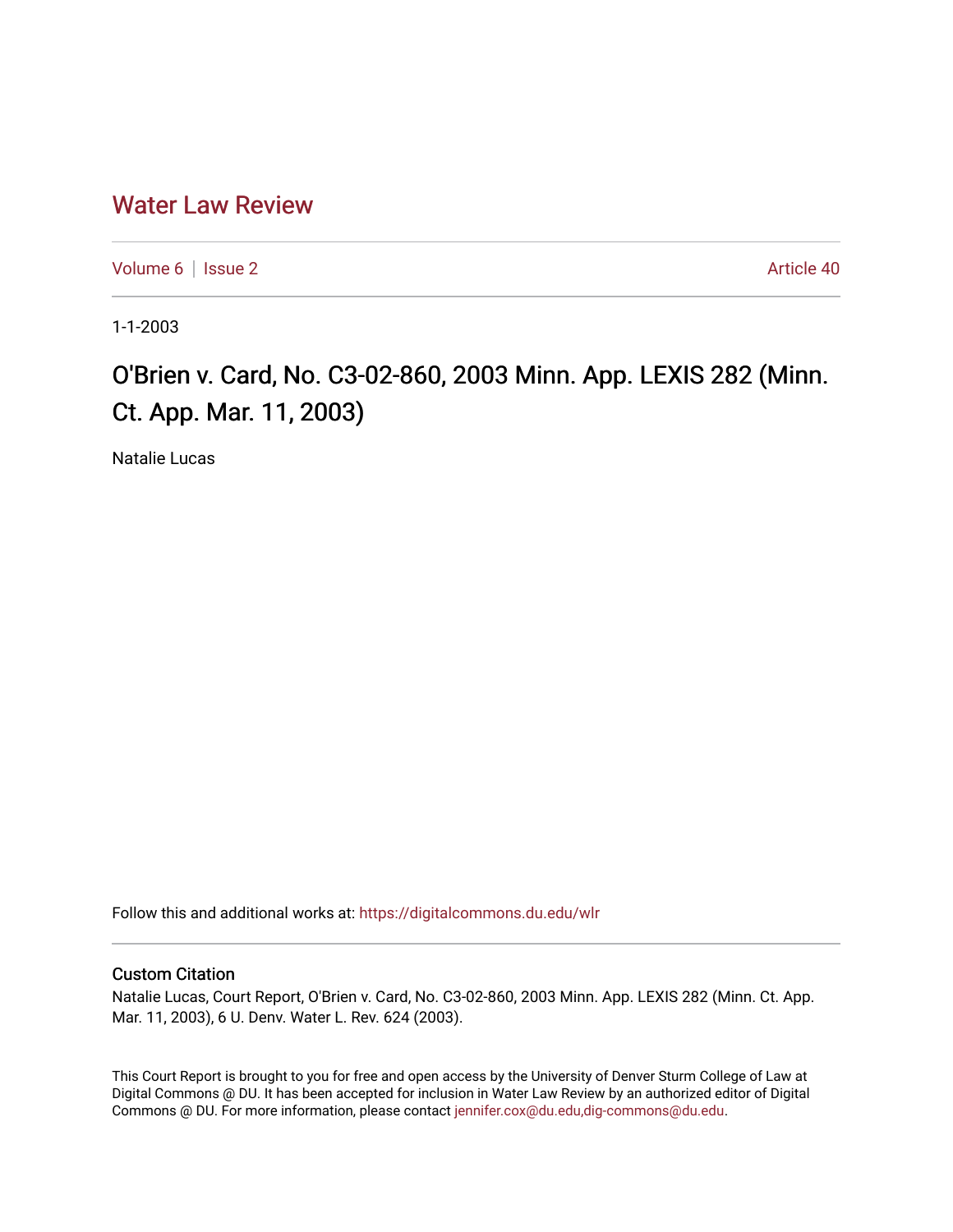### **MINNESOTA**

**O'Brien v. Card, No. C3-02-860, 2003 Minn. App. LEXIS 282 (Minn. Ct. App. Mar. 11, 2003)** (holding permission to use riparian rights on a lake may defeat a claim of trespass since the riparian rights allow access to other properties on the lake).

Thomas O'Brien ("O'Brien") brought an action in the Le Sueur County District Court against Larry Card, Thomas Card, and James Card ("Cards") for common law and statutory trespass on his land. The district court found in favor of the Cards. O'Brien appealed to the Court of Appeals of Minnesota which affirmed the district court's determination.

O'Brien owned a tract of land that he claimed contained three basins of water that comprised Mud Lake. William Strangler and Mark Pettis owned land adjacent to O'Brien's land, and they granted permission to the Cards to enter their properties to hunt. Strangler and Pettis contended that Mud Lake was one basin of water, and that as riparian owners, they, or their invitees, had access to the entire basin. The Cards conceded that they hunted on portions of Mud Lake that were within the boundaries of O'Brien's property, but they asserted the affirmative defense that Mud Lake was public water and that they traveled on the Strangler and Pettis properties to the shore of the lake and used a boat to hunt. O'Brien claimed that he acquired Strangler's riparian rights through quitclaim deeds, and that Mud Lake was so low that no access to the water from the Strangler and Pettis properties existed except through a ditch on his own property.

The district court found that: **(1)** Mud Lake was one basin; (2) Pettis' and Strangler's properties bordered Mud Lake; **(3)** there was riparian access to the lake from these properties; (4) Strangler did not lose his riparian rights to Mud Lake **by** the exchange of deeds; and **(5)** as the holders of riparian rights, Strangler, Pettis, and the Cards, as their invitees, had the right to use the surface waters of Mud Lake.

The appellate court determined that for O'Brien to prove common law trespass he had to demonstrate a rightful possession in himself, and unlawful entry upon such possession **by** the Cards. The court reviewed the record in the light most favorable to the judgment of the district court, and did not reconcile the conflicting evidence as to the levels of Mud Lake when the Cards traveled upon it. Also, the court did not determine whether the ditch provided legal access to the lake since the district court did not address the issue. The court noted that there were additional ways to reach the water on O'Brien's property other than the ditch.

In addition, the court declined to address the issue of statutory trespass since the statute and its elements were not fully discussed at the district court trial. Further, the court determined that the deed from O'Brien to Strangler reserved Strangler's riparian rights west of